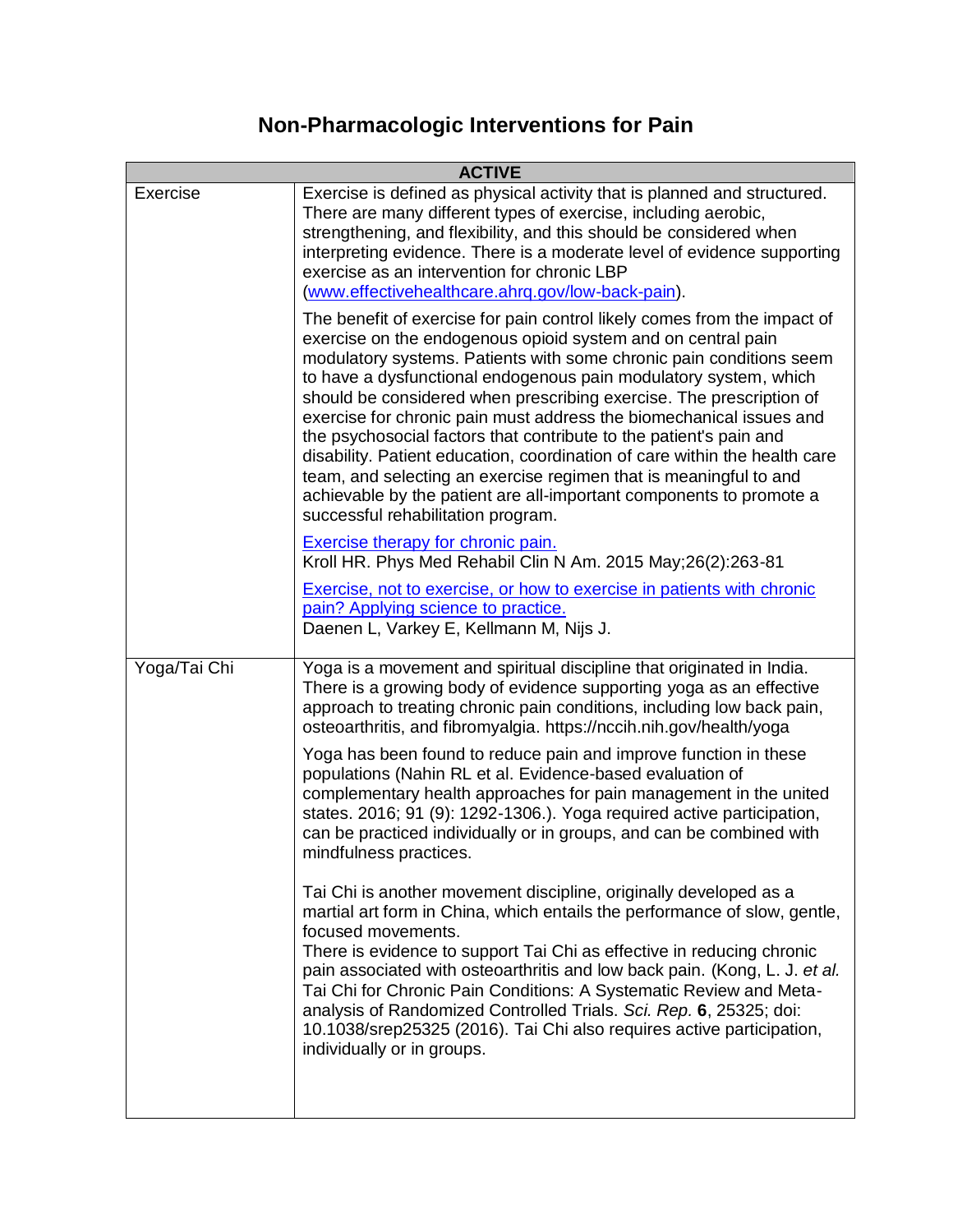| <b>Mindfulness</b><br>Meditation                                                       | Although there is not a large pool of evidence available on the<br>effectiveness of meditation on pain, recent individual studies are<br>promising, for example: Zeidan F, Adler-Neal AL, Wells RE, et al.<br>Mindfulness-meditation-based pain relief is not mediated by<br>endogenous opioids. Journal of Neuroscience. 2016;36(11):3391-3397<br>- this study found that meditation was effective in reducing<br>experimentally induced pain.<br>Two RCT's, one published in JAMA, found meditation to be effective in<br>treating chronic low back pain:<br>Cherkin DC, Sherman KJ, Balderson BH, Cook AJ, Anderson ML,<br>Hawkes RJ, Hansen KE, Turner JA. Effect of Mindfulness-Based Stress<br>Reduction vs Cognitive Behavioral Therapy or Usual Care on Back<br>Pain and Functional Limitations in Adults With Chronic Low Back Pain<br>A Randomized Clinical Trial. JAMA. 2016;315(12):1240-1249.<br>doi:10.1001/jama.2016.2323 |
|----------------------------------------------------------------------------------------|------------------------------------------------------------------------------------------------------------------------------------------------------------------------------------------------------------------------------------------------------------------------------------------------------------------------------------------------------------------------------------------------------------------------------------------------------------------------------------------------------------------------------------------------------------------------------------------------------------------------------------------------------------------------------------------------------------------------------------------------------------------------------------------------------------------------------------------------------------------------------------------------------------------------------------------|
| Psychological<br>Approaches<br>(Cognitive-<br>Behavioral,<br>Relaxation<br>techniques) | Systematic reviews provide evidence that cognitive-behavioral<br>interventions improve function and decrease pain in the non-specific<br>low back pain population when compared to no intervention (Richmond<br>H et al, 2015). Evidence for effectiveness in treating headaches is<br>equivocal (Harris P et al, 2015).<br>According to AHRQ, when considered in conjunction with other<br>psychological approaches including relaxation techniques and<br>biofeedback, the strength of evidence is low for reducing pain and<br>improving function in the chronic low back pain population<br>(www.effectivehealthcare.ahrq.gov/low-back-pain.).<br>May include multiple different interventions.                                                                                                                                                                                                                                      |
|                                                                                        | CBT is effective in altering mood and catastrophising outcomes, when<br>compared with treatment as usual/waiting list, with some evidence that<br>this is maintained at six months. Behaviour therapy has no effects on<br>mood, but showed an effect on catastrophising immediately post-<br>treatment.<br>Sturgeon JA. Psychological therapies for the management of chronic<br>pain. Psychology Research and Behavior Management. 2014;7:115-<br>124. doi:10.2147/PRBM.S44762.                                                                                                                                                                                                                                                                                                                                                                                                                                                        |
| Relaxation<br><b>Techniques</b>                                                        | Relaxation training follows a specific method, process, procedure, or<br>activity with the intent to release physical tension and refocus the mind<br>away from anxious, angry, or disturbing thoughts in order to reduce<br>stress and/or pain and achieve a sense of well-being and calmness<br>Lee C, Crawford C, Hickey A. Active Self-Care Therapies for Pain<br>(PACT) Working Group. Pain Med. 2014 Apr; 15 Suppl 1:S21-39. doi:<br>10.1111/pme.12383.                                                                                                                                                                                                                                                                                                                                                                                                                                                                            |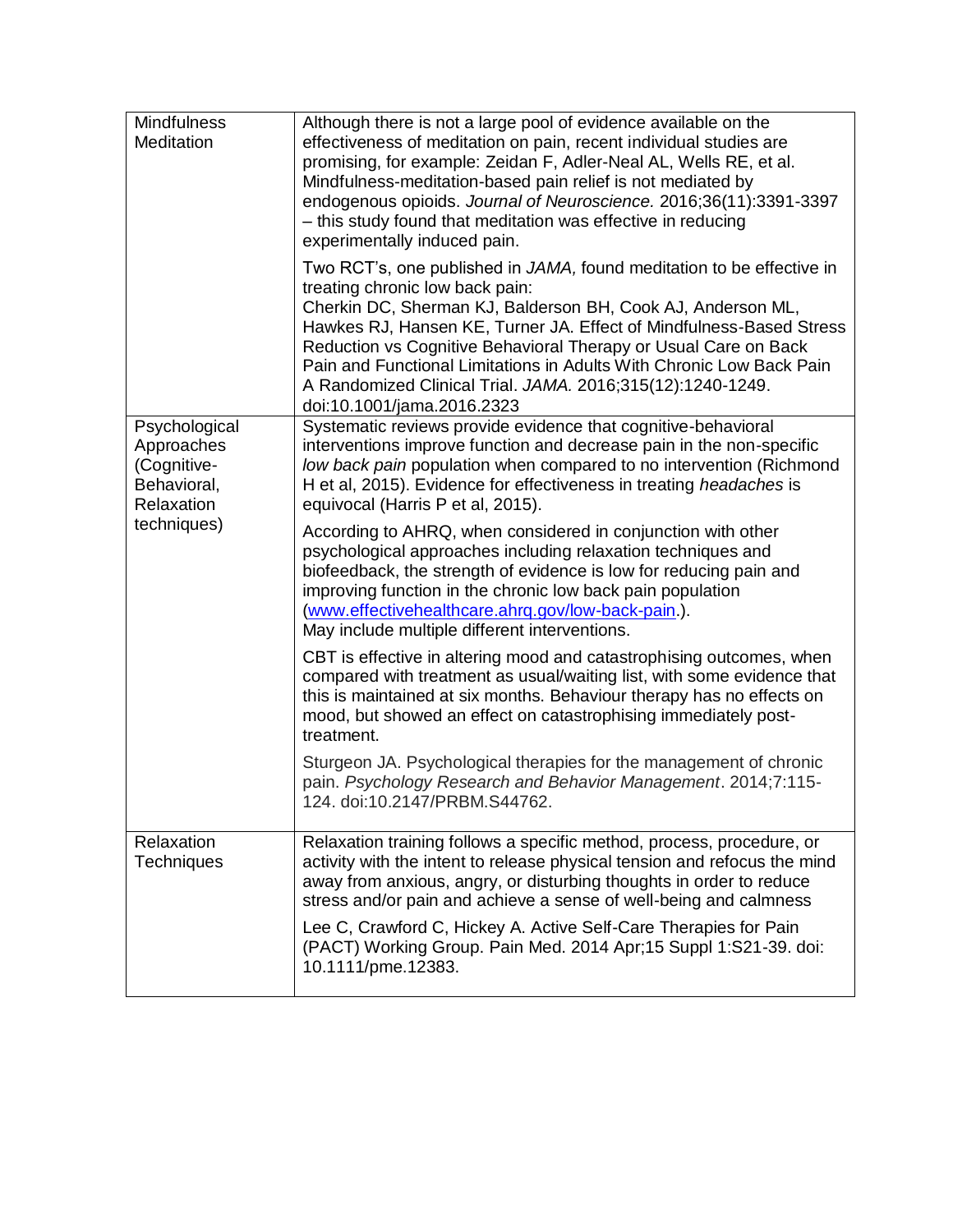| <b>Superficial Heat</b> | There is moderate level evidence that heat decreases pain and<br>improves function for acute phase low back pain $-$ at 4-5 days. There is<br>low level evidence that heat is more effective than acetaminophen or<br>ibuprofen for acute phase pain.                                                                                                          |
|-------------------------|----------------------------------------------------------------------------------------------------------------------------------------------------------------------------------------------------------------------------------------------------------------------------------------------------------------------------------------------------------------|
|                         | Qaseem A, Wilt TJ, McLean RM, Forciea MA, for the Clinical<br>Guidelines Committee of the American College of Physicians.<br>Noninvasive treatments for acute, subacute, and chronic low back pain:<br>a clinical practice guideline from the American College of Physicians<br>[published online February 14, 2017]. Ann Intern Med.<br>doi:10.7326/M16-2367. |

| <b>Intervention</b> | <b>Summary Comments</b>                                                                                                                                                                                                                                                                                                                                                                                                              |
|---------------------|--------------------------------------------------------------------------------------------------------------------------------------------------------------------------------------------------------------------------------------------------------------------------------------------------------------------------------------------------------------------------------------------------------------------------------------|
|                     | <b>PASSIVE</b>                                                                                                                                                                                                                                                                                                                                                                                                                       |
| Acupuncture         | Has been found to be effective in the treatment of a variety of<br>conditions, including chronic low back pain (LBP) and osteoarthritis<br>(OA). NIH considers acupuncture a "reasonable" option for OA<br>(nccih.nih.gov). Low to moderate level of evidence for chronic back pain<br>according to AHRQ (www.effectivehealthcare.ahrq.gov/low-back-pain).                                                                           |
|                     | Acupuncture is effective for the treatment of chronic pain and is<br>therefore a reasonable referral option. Significant differences between<br>true and sham acupuncture indicate that acupuncture is more than a<br>placebo. However, these differences are relatively modest, suggesting<br>that factors in addition to the specific effects of needling are important<br>contributors to the therapeutic effects of acupuncture. |
|                     | Acupuncture for chronic pain: individual patient data meta-analysis.<br>Vickers AJ, Cronin AM, Maschino AC, Lewith G, MacPherson H, Foster<br>NE, Sherman KJ, Witt CM, Linde K; Acupuncture Trialists'<br>Collaboration. Arch Intern Med. 2012 Oct 22;172(19):1444-53.)                                                                                                                                                              |
|                     | Additionally, in a recent systematic review and meta-analysis,<br>acupuncture was found to provide significant relief of low back pain<br>compared to sham acupuncture and no treatment (Yuan QL, Guo TM,<br>Liu L, Sun F, Zhang YG. Traditional Chinese medicine<br>for neck pain and low back pain: a systematic review and<br>meta-analysis PLoS One. 2015;10 (2):e0117146).                                                      |
| Neuromodulation     | There is evidence that both dorsal root ganglion and high-frequency<br>stimulation also have analgesic efficacy in certain chronic neuropathic<br>syndromes.                                                                                                                                                                                                                                                                         |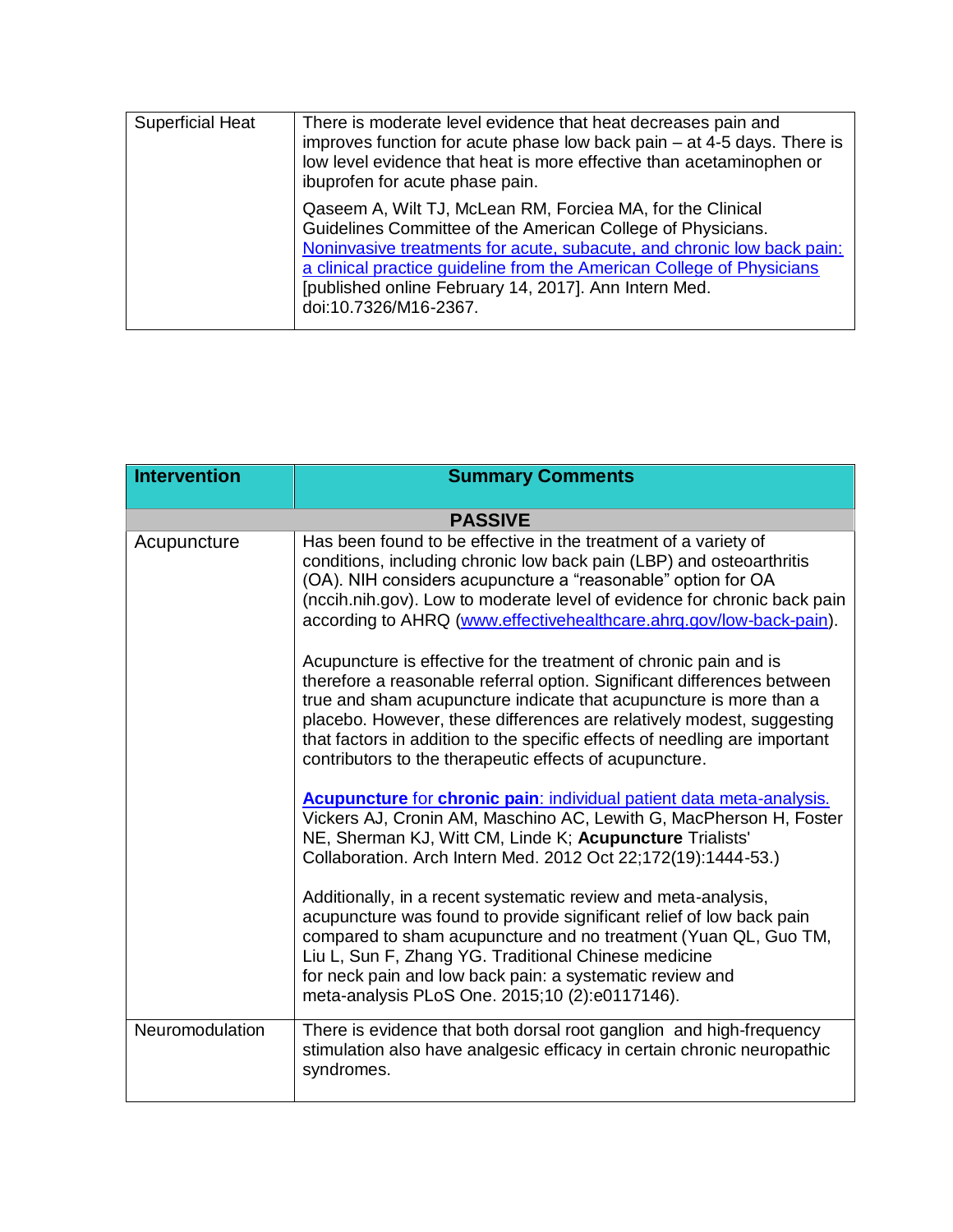|                                | Deer, TR, et al. (2017, April). Dorsal Root Ganglion Stimulation Yielded<br>Higher Treatment Success Rate for Complex Regional Pain Syndrome<br>and Causalgia at 3 and 12 months: A Randomized Comparative Trial.<br>Pain, 158(4), 669-681.<br>Kapural, L, et.al. (2015). Novel 10-kHz High-Frequency Therapy (HF10<br>Therapy) Is Superior to Traditional Low-Frequency Spinal Cord<br>Stimulation for the Treatment of Chronic Back and Leg Pain; The<br>SENZA-RCT Randomizd Controlled Trial. Anesthesiology, 123, 851-60.<br>Turner, J. A., et.al (2004). Spinal Cord Stimulation for Patients with<br>Failed Back Surgery Syndrome or Complex Regional Pain Syndrome:<br>A Systematic Review of Effectiveness and Complications. Pain, 108,<br>137-147.                                                                                                                                                                  |
|--------------------------------|-------------------------------------------------------------------------------------------------------------------------------------------------------------------------------------------------------------------------------------------------------------------------------------------------------------------------------------------------------------------------------------------------------------------------------------------------------------------------------------------------------------------------------------------------------------------------------------------------------------------------------------------------------------------------------------------------------------------------------------------------------------------------------------------------------------------------------------------------------------------------------------------------------------------------------|
| Massage                        | May be helpful for low back pain. There is a low level of evidence for<br>acute and subacute low back pain (nccih.nih.gov). This is consistent<br>with the findings of the AHRQ analysis for massage as a treatment of<br>acute and subacute low back pain<br>(www.effectivehealthcare.ahrq.gov/low-back-pain.)<br>Similar findings can be found for massage as a treatment for<br>fibromyalgia, neck pain, and osteoarthritis, with generally short-term<br>improvements in pain, and no significant long-term improvements in<br>function (Nahin RL et al. Evidence-based evaluation of complementary<br>health approaches for pain management in the united states. 2016; 91<br>$(9)$ : 1292-1306.)                                                                                                                                                                                                                        |
| Manipulation                   | Manipulation has been studied extensively for the treatment of low back<br>pain (LBP). Manipulation has been found to be effective in reducing<br>pain and improving function in people with LBP. There is low-to-<br>moderate level evidence that it is effective in the chronic LBP<br>population (www.effectivehealthcare.ahrq.gov/low-back-pain.).<br>It is recommended for the treatment of non-specific low back pain in the<br>majority of national clinical guidelines for LBP management. There is<br>less evidence to support its use in the treatment of neck pain. It has<br>been found to be effective in the treatment of some types of headache<br>and osteoarthritis.<br>Chiropractors, Osteopathic Physicians, and Physical Therapists most<br>commonly utilize manipulation in back pain management. Although it is<br>a passive intervention, it is often combined with exercise in patient<br>management. |
| Electrotherapy/<br><b>TENS</b> | Passive physical modalities as a whole have small-to-no effect on<br>treating common pain problems (AHRQ).<br>Systemic reviews suggest that TENS is effective for post-operative                                                                                                                                                                                                                                                                                                                                                                                                                                                                                                                                                                                                                                                                                                                                              |
|                                | pain, osteoarthritis, diabetic neuropathy, and some acute pain                                                                                                                                                                                                                                                                                                                                                                                                                                                                                                                                                                                                                                                                                                                                                                                                                                                                |